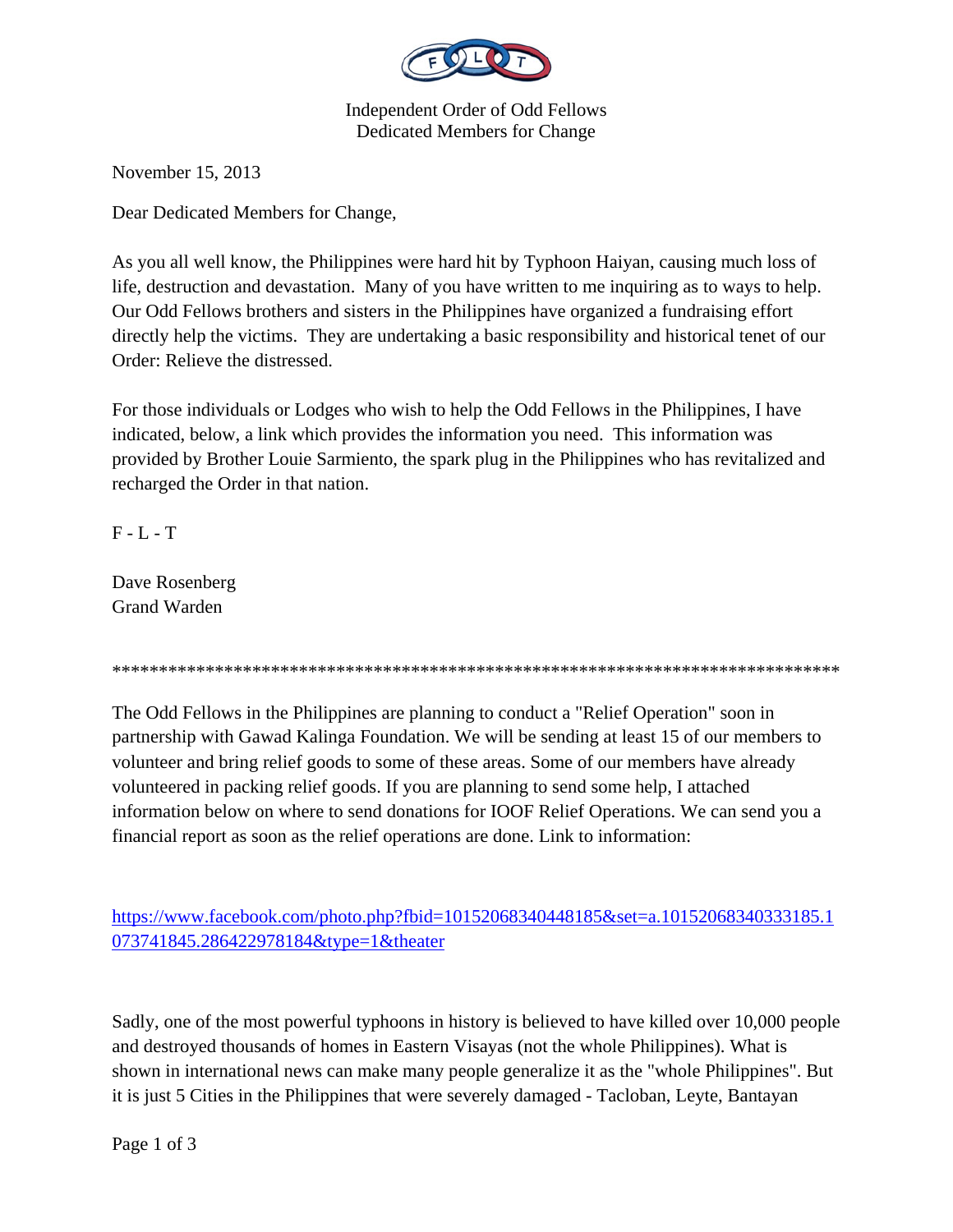

Independent Order of Odd Fellows Dedicated Members for Change

Island, Antique, and Iloilo. Very sad is that these cities look like they were hit by a nuclear bomb. According to updates, bodies of dead people are filing-up beside the streets. Many people have no food and water and are left homeless. The other Cities in the Philippines are all fine. Normal life continued after the typhoon. But we do have about 5 members whose families are located in those affected cities but we still are assessing how we can help them. One of our members (also a head of Gawad Kalinga Foundation in Negros Oriental) is on a trip to Leyte to see the condition and needs of families of Odd Fellows and the people in that area. We are waiting for his report on how the Odd Fellows in the Philippines can help the victims.

Admittedly, our funds in the Philippines are very limited because our Lodges highly rely on annual dues and member contributions for our projects and activities. We do not yet have an alternative source of funds or investments for our Order in the country. The major focus of IOOF Philippines was to raise funds to build an income-generating building that would help the Order in the country become self-sustaining. This will lead us to support more projects and relief operations without the need to continue asking donations from Lodges or Grand Lodges in other countries if there need be. We have been very careful in spending our finances because of this project we hope to accomplish. We are thinking of the "long-term" humanitarian benefits that we can give to our country rather than short-term. Once we have the building, we can be able to provide better help to people in need, organize fund-raisers in the venue and so on.

The Kapatirang Watchdog Lodge no.1 and Samahang Sillimanian Lodge no.3 in Dumaguete and Kapatirang marilag Lodge no.5 in Laguna did raise funds from member contributions to donate food packs for the victims for Bohol earthquake and are currently gathering more donations for relief goods for the Typhoon victims in Eastern Visayas. This is in partnership with Gawad Kalinga Foundation and Silliman University. According to the update from Sister Sheema Bajana today, Past Grand of Samahang Sillimanian Lodge no.3, the Lodge is gathering for donations to pack and send relief goods to the affected areas. Kapatirang Mindanaon Lodge no.2 in Cagayan de Oro City, on the other hand, just volunteered yesterday to pack relief goods for the victims. Red Cross and other foundations are also doing most of the early relief operations. Our question now is, what is the next move after giving the victims food and water? Many of these victims are left homeless and jobless because business establishments were totally destroyed. Kapatirang Mindanaon Lodge no.2 suggested that we send a group of Odd Fellow members in the Philippines to go to one of the affected areas and do volunteer work under the banner "Odd Fellow Relief Operations" in partnership either with Habitat for Humanity or Gawad Kalinga. This will happen sometime next month or as soon as roads are cleared. This